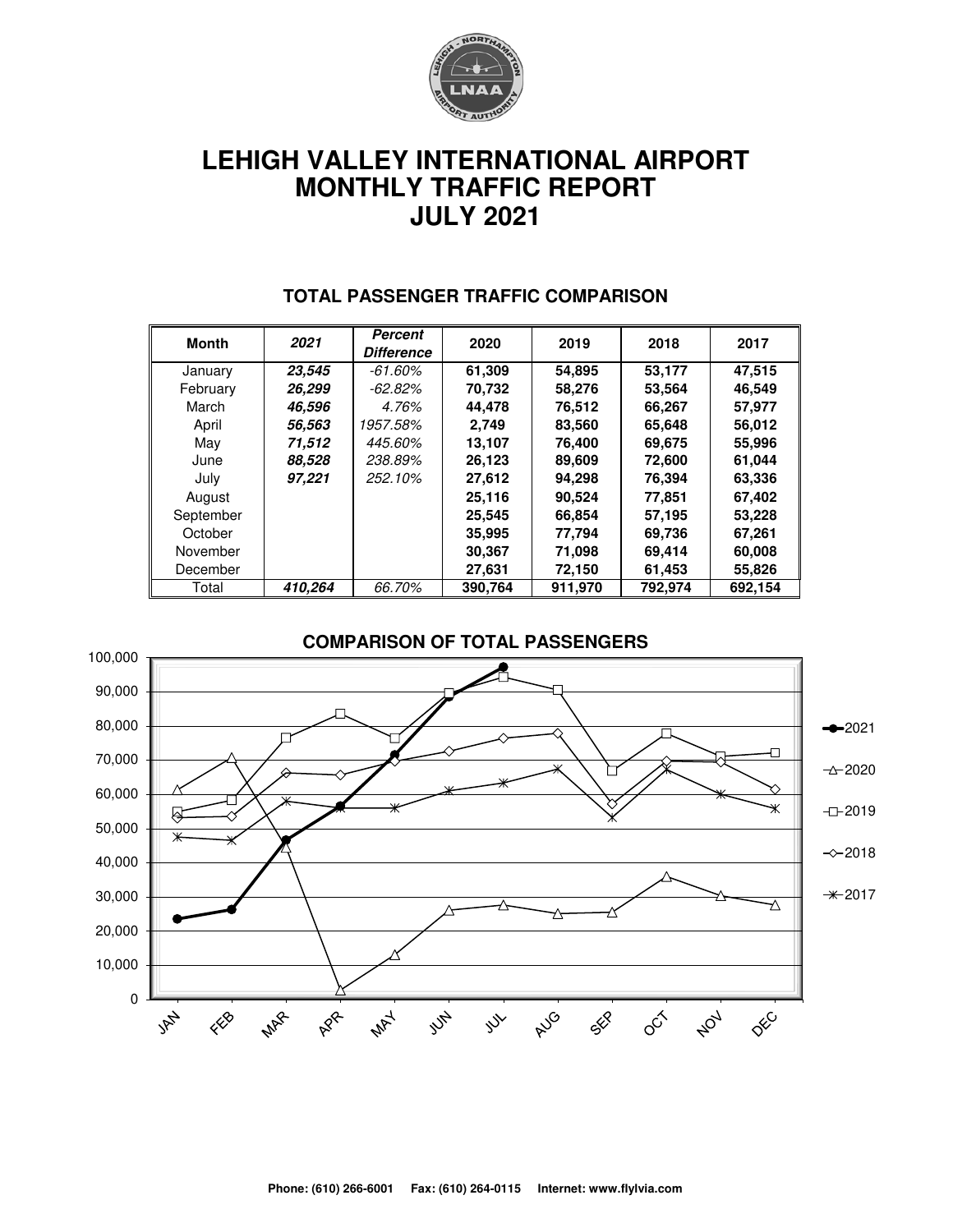#### **LEHIGH VALLEY INTERNATIONAL AIRPORT (ABE) MONTHLY TRAFFIC REPORT JULY 2021**

|                                                      |                                       | <b>JULY</b><br>YEAR-TO-DATE          |                                     |                                     |                                         |                                         |                                 |                              |
|------------------------------------------------------|---------------------------------------|--------------------------------------|-------------------------------------|-------------------------------------|-----------------------------------------|-----------------------------------------|---------------------------------|------------------------------|
|                                                      | 2021                                  | 2020                                 | <b>Increase</b><br>(Decrease)       | <b>Percent</b><br><b>Difference</b> | 2021                                    | 2020                                    | <b>Increase</b><br>(Decrease)   | Percent<br><b>Difference</b> |
| <b>MAJOR AIRLINES:</b><br>Passengers<br>Enplaned     | 6                                     | 0                                    | 6                                   | N/A                                 | 6                                       | 5,713                                   | (5,707)                         | $-99.89%$                    |
| Deplaned<br>Sub-total                                | 246<br>252                            | 0<br>0                               | 246<br>252                          | N/A<br>N/A                          | 347<br>353                              | 5,781<br>11,494                         | (5, 434)<br>(11, 141)           | $-94.00\%$<br>$-96.93%$      |
| <b>REGIONAL AIRLINES:</b><br>Passengers<br>Enplaned  | 48,526                                | 13,454                               | 35,072                              | 260.68%                             | 204,512                                 | 117,481                                 | 87,031                          | 74.08%                       |
| Deplaned                                             | 48,443                                | 14,158                               | 34,285                              | 242.16%                             | 205,399                                 | 117,135                                 | 88,264                          | 75.35%                       |
| Sub-total                                            | 96,969                                | 27,612                               | 69,357                              | 251.18%                             | 409.911                                 | 234,616                                 | 175,295                         | 74.72%                       |
| <b>TOTAL PASSENGERS</b>                              | 97,221                                | 27,612                               | 69,609                              | 252.10%                             | 410,264                                 | 246,110                                 | 164,154                         | 66.70%                       |
| CARGO:<br>Enplaned<br>Deplaned<br><b>TOTAL CARGO</b> | 9,644,087<br>10,305,475<br>19,949,562 | 6,984,249<br>7,846,411<br>14,830,660 | 2,659,838<br>2,459,064<br>5,118,902 | 38.08%<br>31.34%<br>34.52%          | 60,330,741<br>66,630,725<br>126,961,466 | 59,715,718<br>66,163,402<br>125,879,120 | 615,023<br>467,323<br>1,082,346 | 1.03%<br>0.71%<br>0.86%      |
| <b>CUSTOMS:</b><br>Entries                           | 5                                     |                                      | 4                                   | 400.00%                             | 39                                      | 30                                      | 9                               | 30.00%                       |

### **MONTHLY AIRCRAFT ACTIVITY**

The FEDERAL AVIATION ADMINISTRATION AIR TRAFFIC CONTROL TOWER at LVIA recorded the following aircraft take-offs and landings for the month:

|                          | <b>JULY</b> |       |                               |                                     | YEAR-TO-DATE |        |                               |                              |  |  |
|--------------------------|-------------|-------|-------------------------------|-------------------------------------|--------------|--------|-------------------------------|------------------------------|--|--|
|                          | 2021        | 2020  | <b>Increase</b><br>(Decrease) | <b>Percent</b><br><b>Difference</b> | 2021         | 2020   | <b>Increase</b><br>(Decrease) | Percent<br><b>Difference</b> |  |  |
| Major Airlines           | 1.238       | 615   | 623                           | 101.30%                             | 6.772        | 5.422  | .350                          | 24.90%                       |  |  |
| <b>Regional Airlines</b> | 689         | 387   | 302                           | 78.04%                              | 4.428        | 3,167  | 1,261                         | 39.82%                       |  |  |
| <b>General Aviation</b>  | 2,839       | 2,747 | 92                            | 3.35%                               | 18.196       | 13,878 | 4,318                         | 31.11%                       |  |  |
| Military                 | 38          | 52    | (14)                          | $-26.92\%$                          | 421          | 258    | 163                           | 63.18%                       |  |  |
| <b>Total Itinerant</b>   | 4,804       | 3,801 | 003                           | 26.39%                              | 29,817       | 22,725 | 7,092                         | 31.21%                       |  |  |
| <b>Total Local</b>       | 2.715       | 2,361 | 354                           | 14.99%                              | 13.994       | 13.774 | 220                           | 1.60%                        |  |  |
| <b>TOTAL OPERATIONS</b>  | 7,519       | 6,162 | 1,357                         | 22.02%                              | 43,811       | 36,499 | 7,312                         | 20.03%                       |  |  |